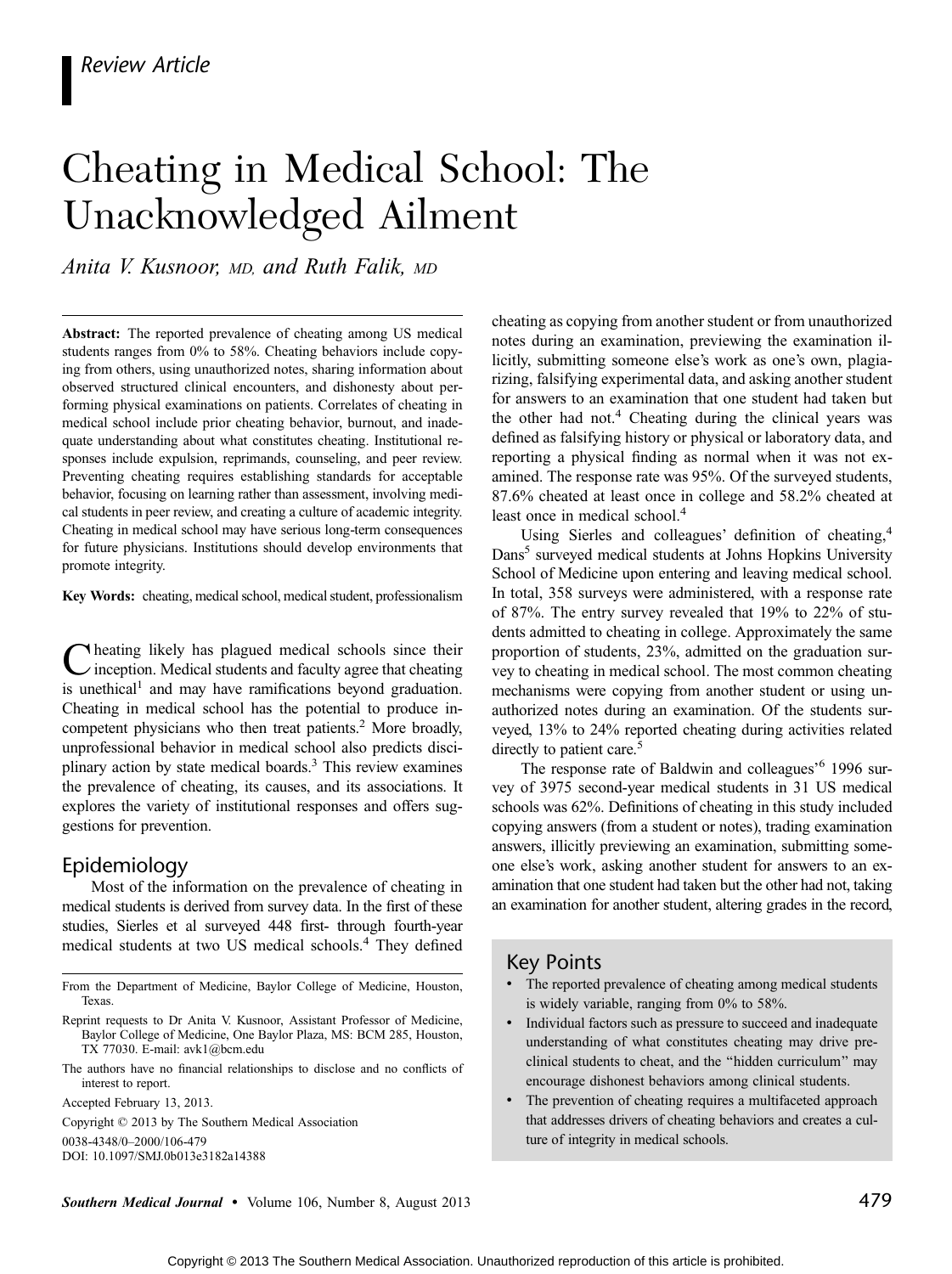and moving labels or altering slides in an examination. The cheating definition in this survey did not include unethical behavior during clinical encounters. The most common forms of cheating were copying answers during an examination and obtaining information about a test in advance. The study found that although 39% of students had observed one episode of cheating and 65% of students had heard about a cheating episode, only 4.7% of students admitted to cheating during medical school. When analyzed by school, the prevalence of students admitting to cheating ranged from  $0\%$  to  $12\%$ .<sup>6</sup>

In 2001, Rennie and Crosby<sup>7</sup> surveyed first- through fourth-year medical students at Dundee University Medical School (Scotland) using 14 scenarios involving a hypothetical student. Of the 676 surveys administered, 68% were completed. One-third of students reported that they had engaged in or would consider engaging in one of the following: discussing an objective structured clinical examination, documenting "nervous system examination normal" when it had not been examined, allowing others to look at their work, and copying directly from published material without using quotations.<sup>7</sup>

Dyrbye et al<sup>8</sup> surveyed 4400 first- through fourth-year medical students from seven US medical schools. Their survey had a response rate of 61% and found that 27.4% of students had engaged in cheating or dishonest behavior. These behaviors were defined as signing in for a friend who was absent, copying answers during an examination (from another student or from notes), allowing others to copy their work, and taking credit for another student's work. Unethical behaviors during the clinical years included reporting a test as pending when it had not been ordered, reporting an examination as normal when it was omitted, and falsely reporting that a test had been ordered. The most common behavior was reporting a physical examination component as normal when it was not examined, followed by signing in for someone who was not present and reporting a test as pending when it was not ordered.<sup>8</sup> (See the Table for a summary of cheating prevalence.)

Stimmel and Yens surveyed 114 medical school deans in the United States and Canada to assess the prevalence of cheating.<sup>9</sup> With a response rate of 93%, the survey found that 70% of US medical schools reported cheating and 30% of schools had no records of cheating allegations during the previous 4 years. Conversely, only 35% of Canadian medical schools reported cheating allegations during the previous 4 years.9 Most of the episodes involved intramural examinations. Sixteen percent involved cheating on national board examinations. Of these allegations, 81.7% were accompanied by "confirmed statistical evidence."<sup>9</sup>

Discrepant data regarding the prevalence of cheating most likely reflect the wide range of definitions, monitoring, and reporting. The definition of cheating in these surveys varies from copying test answers to inappropriately documenting physical examination findings and this variability contributes to differences in estimates of prevalence. Response bias, a flaw inherent to survey design, may result in underreporting of cheating behaviors among medical students. The study population also can affect prevalence estimates. Medical students likely have greater awareness of cheating episodes, whereas medical school deans may be aware of only the most serious offenses.

From a broader perspective, cheating is not unique to medical schools. In a multicampus survey, 78% of first-year medical students admitted to cheating before entering medical school.<sup>10</sup> A 1964 study of 99 colleges and universities found that 75% of college students had cheated and similar findings have been replicated in subsequent studies.<sup>11</sup> A 2001 study of 246 students in masters degree, law, medical, and doctorate programs found that 28.7% of the students answered affirmatively to the question, ''Have you cheated in graduate school?'' When specific dishonest behaviors were itemized, medical students demonstrated the lowest rate of cheating: 66.7% endorsed one dishonest behavior compared with 90.6% of students in terminal masters programs. This study was limited by a response rate of only 8.9% (2752 surveys were distributed).<sup>12</sup>

### Risk Factors

Much of the above survey data have been used to establish correlations between cheating behavior and other variables. Individual factors for cheating behaviors include having a low grade point average and personality characteristics such as being ''less self-sufficient, more neurotic, more extroverted, and overambitious.''1 The pressure to succeed can induce both undergraduates and medical students to cheat.<sup>5,12</sup> Higher rates of cheating among transfer students was not well explained by Sierles et al. They found this increased rate to be independent of age, sex, year in school, or marital status. They also found a trend toward higher rates of cheating in college among transfer students, but it was not statistically significant.<sup>4</sup> Using multiple regression analysis, Sierles et al found that holding a cynical attitude toward cheating and having a history of cheating in college correlated with increased cheating behaviors.4 Baldwin et al similarly found that the best predictor of cheating in medical school was past cheating<sup>6</sup>; however, studies at the college level found that peer behavior had the strongest influence on cheating among students.<sup>11</sup>

Perhaps the best-studied individual contributor to cheating and dishonest behavior in medical school is burnout. Burnout has been defined as ''a complex, continuous and heterogeneous construct that manifests itself differently in different individuals. Emotional exhaustion, depersonalization, and inefficacy are symptoms of the syndrome."<sup>13</sup> Students with burnout are significantly more likely to engage in cheating behaviors. Furthermore, compared with depression and decreased quality of life, only burnout was independently associated with cheating or dishonest clinical behaviors in multivariate analysis.<sup>8</sup>

The "hidden curriculum," defined in the 1970s as the ''tacit ways in which knowledge and behavior get constructed, outside the usual course materials and formally scheduled lessons,''<sup>14</sup> may play a role in fostering dishonest behavior during the clinical years. Dishonesty during the third and fourth years may stem from a desire to be a team player.<sup>15</sup> Residents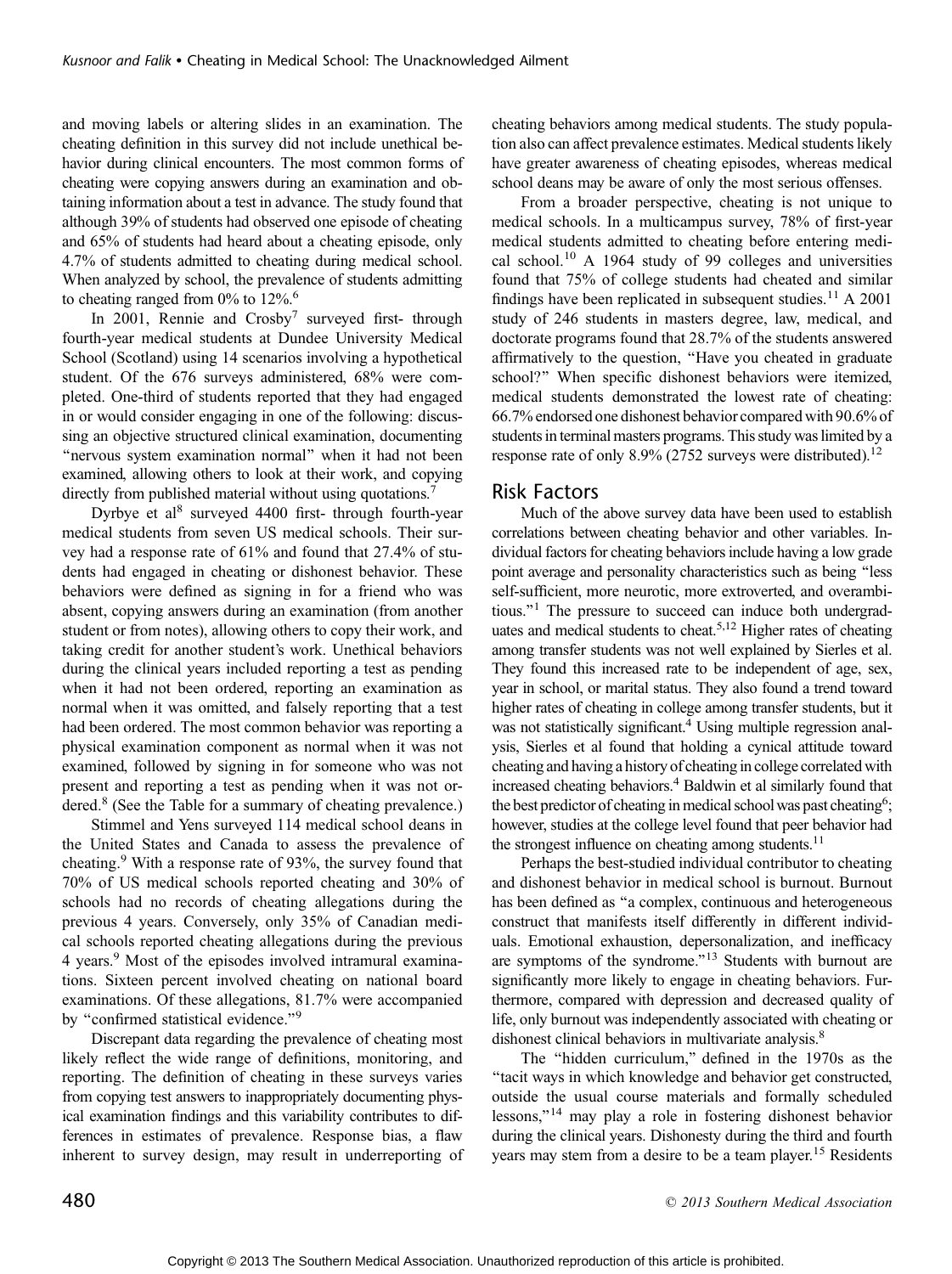| Author, y                        | <b>Response rate</b> | <b>Subjects</b>                                   | <b>Definition</b>                                                                                                                       | Prevalence                                                                                                                                                                                                                                       |
|----------------------------------|----------------------|---------------------------------------------------|-----------------------------------------------------------------------------------------------------------------------------------------|--------------------------------------------------------------------------------------------------------------------------------------------------------------------------------------------------------------------------------------------------|
| Sierles et al, 1980              | 428/448 (95%)        | 1st- to 4th-y medical<br>students at 2 US schools | Copying answers during an examination<br>(from a student or notes)                                                                      | 87.6% cheated at least once<br>in college                                                                                                                                                                                                        |
|                                  |                      |                                                   | Unauthorized previewing of an examination<br>Submitting someone else's work                                                             | 58.2% cheated at least once in<br>medical school                                                                                                                                                                                                 |
|                                  |                      |                                                   | Plagiarizing                                                                                                                            |                                                                                                                                                                                                                                                  |
|                                  |                      |                                                   | Falsifying experimental data                                                                                                            |                                                                                                                                                                                                                                                  |
|                                  |                      |                                                   | Asking a student for answers to an<br>examination that one student had taken<br>but the other had not                                   |                                                                                                                                                                                                                                                  |
|                                  |                      |                                                   | Falsifying history, physical, or laboratory data                                                                                        |                                                                                                                                                                                                                                                  |
|                                  |                      |                                                   | Reporting physical examination as normal<br>when it was omitted                                                                         |                                                                                                                                                                                                                                                  |
| Dans, 1996                       | 349/358 (97%)        | 1st- and 4th-y students in<br>1 school            | Same as above                                                                                                                           | $19\% - 22\%$ admitted to cheating<br>in college                                                                                                                                                                                                 |
|                                  |                      |                                                   |                                                                                                                                         | 23% admitted to cheating in medical school                                                                                                                                                                                                       |
| Baldwin et al, 1996              | 2459/3975 (62%)      | 2nd-y students in 31<br>US schools                | Copying answers (from a student or notes)<br>or trading examination answers                                                             | 39% had observed 1 episode<br>of cheating                                                                                                                                                                                                        |
|                                  |                      |                                                   | Unauthorized previewing of an<br>examination                                                                                            | 65% had heard about 1 episode<br>of cheating                                                                                                                                                                                                     |
|                                  |                      |                                                   | Submitting someone else's work<br>Asking a student for answers to an<br>examination that one student had taken<br>but the other had not | 4.7% admitted to cheating in<br>medical school                                                                                                                                                                                                   |
|                                  |                      |                                                   | Taking an examination for another student                                                                                               |                                                                                                                                                                                                                                                  |
|                                  |                      |                                                   | Altering grades in the record                                                                                                           |                                                                                                                                                                                                                                                  |
|                                  |                      |                                                   | Altering slides or labels in an examination                                                                                             |                                                                                                                                                                                                                                                  |
| Rennie<br>and<br>Crosby,<br>2001 | 461/676 (68%)        | 1st- to 4th-y students in<br>1 UK school          | Copying answers or allowing others<br>to see/copy<br>Talking to a student about an observed<br>structured clinical encounter            | $\geq$ 30% of students had done or would<br>consider talking to a student about an<br>observed structured clinical encounter,<br>falsely documenting a normal physical<br>examination, plagiarizing, and/or<br>allowing others to see their work |
|                                  |                      |                                                   | Forging a doctor's signature                                                                                                            |                                                                                                                                                                                                                                                  |
|                                  |                      |                                                   | Plagiarizing                                                                                                                            |                                                                                                                                                                                                                                                  |
|                                  |                      |                                                   | Doing assignment for another student                                                                                                    |                                                                                                                                                                                                                                                  |
|                                  |                      |                                                   | Reporting a physical examination as<br>normal when it was omitted                                                                       |                                                                                                                                                                                                                                                  |
|                                  |                      |                                                   | Submitting the same work to multiple courses                                                                                            |                                                                                                                                                                                                                                                  |
| Dyrbye et al, 2010               |                      | $2682/4400$ (61%) All students at 7 US medical    | Signing in for a friend who was absent                                                                                                  | 27.4% at least 1 unprofessional behavior                                                                                                                                                                                                         |
|                                  |                      | schools in 2009                                   | Copying answers during an examination<br>(from a student or notes)                                                                      | 43.3% reported an examination finding<br>as normal when it was not done                                                                                                                                                                          |
|                                  |                      |                                                   | Allowing another student to copy your work 9.4% signed in for someone who was                                                           |                                                                                                                                                                                                                                                  |
|                                  |                      |                                                   | Taking credit for someone else's work<br>Reporting a test as pending when it had<br>not been ordered                                    | not present                                                                                                                                                                                                                                      |
|                                  |                      |                                                   | Reporting a physical examination as<br>normal when it was omitted                                                                       |                                                                                                                                                                                                                                                  |
|                                  |                      |                                                   |                                                                                                                                         |                                                                                                                                                                                                                                                  |

#### Table. Cheating definitions and prevalence in medical school

Southern Medical Journal • Volume 106, Number 8, August 2013 481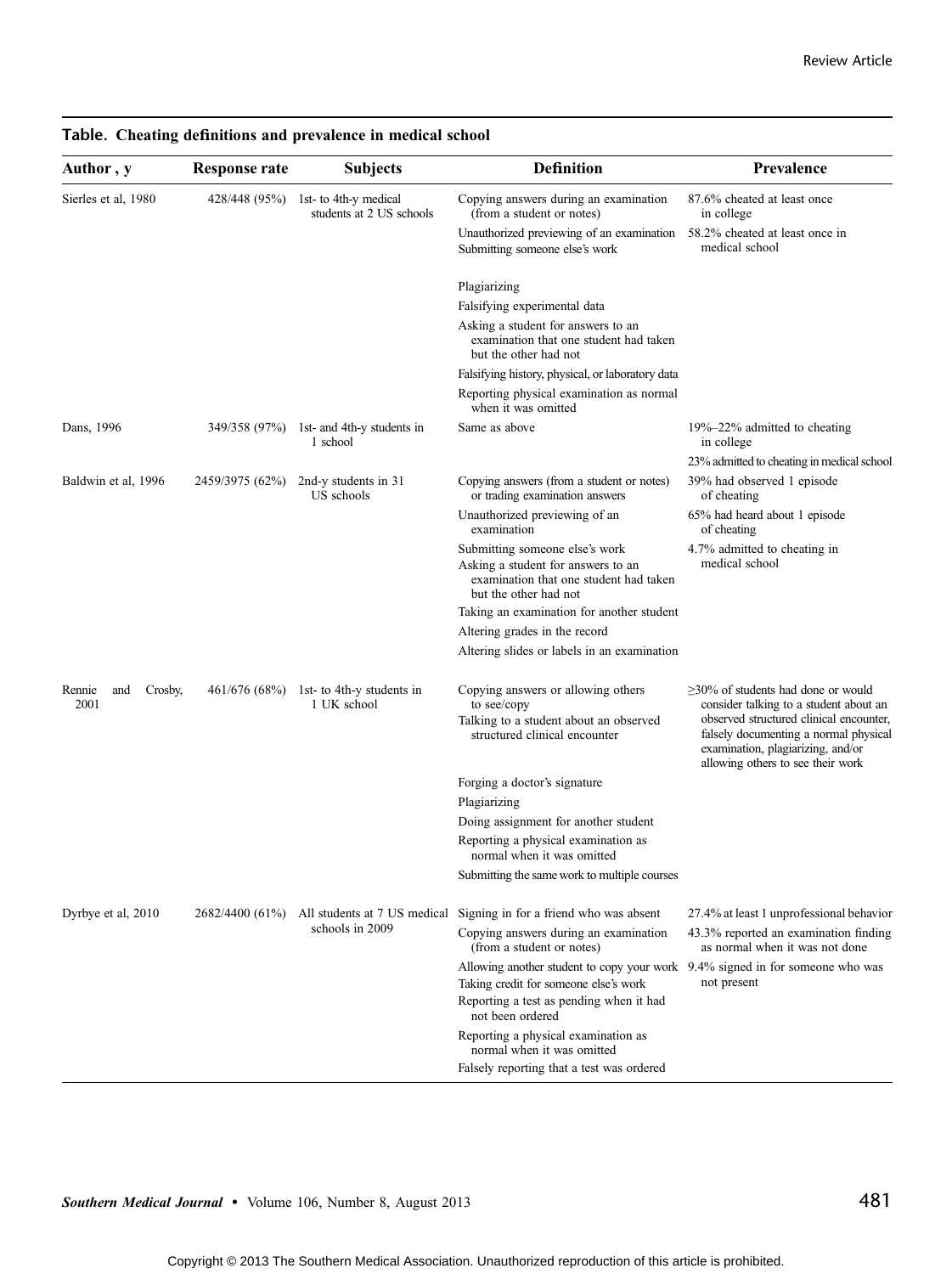also may encourage dishonest behaviors such as writing notes about patients not seen personally by the student.5,16 Clinical students also are motivated by a desire to fit in and fear of a bad evaluation. They believe that they are under constant pressure to appear knowledgeable.<sup>16</sup>

### Diagnosis

Most information about cheating relies on reports from students, faculty, and other personnel involved in administering examinations.<sup>6</sup> Stimmel and Yens' survey of medical school deans found that faculty reported 43% of cheating cases, students  $41\%$ , and test proctors  $12\%$ . In addition to subjective reporting, computer programs can be used to identify potential cheaters. In their survey, Stimmel and Yens reported that 8.5% of institutions used such programs to detect cheating on multiple choice examinations; however, these schools did not have lower rates of cheating than those that did not use computer programs.<sup>9</sup> The computer program Acinonyx (developed by University College London professor Chris McManus) was used to identify answer sheets that were suspiciously similar on a nationally administered examination in the United Kingdom. Seating charts were used to verify whether cheating was possible, and in a review of 11 examinations taken by more than 11,000 candidates, 13 anomalous pairs were identified as potentially compatible with cheating. The seating chart was available for six of these pairs, and in all of the cases the two candidates had been seated next to each other. Computerized analysis can be used to raise the suspicion of cheating, but it requires confirmation by other methods.<sup>2</sup>

# Treatment: Institutional Responses

Medical schools have used a variety of responses for addressing students who cheat, including expulsion, reprimands, counseling, and peer review.17One survey of faculty and students at a US medical school found that most faculty members (70.5%) favor an official hearing, with action based on the specifics of the situation.<sup>1</sup> In the same study, 12.4% opted for expulsion, 10.9% counseling, 5.2% suspension, and 1% official reprimand.<sup>1</sup> Faculty and administration may be reluctant to pursue expulsion because of fear of litigation, during which students may use the court system to regain entrance to medical school.<sup>17</sup> A survey of second-year medical students found that they were equally divided on whether cheating students should be expelled.<sup>6</sup>

Stimmel and Yens's survey of medical school deans contains a complete analysis of investigation into cheating allegations.<sup>9</sup> Accused students were permitted an attorney in 41.5% of schools. They were denied an attorney in 24.5%, and in 18.9% of schools, the attorney could be present but not participate. School counsels were involved in the hearing in 29.2% of schools. Statistical evidence "confirmed" 81.7% of allegations. The outcomes were as follows: charges dismissed 29.7%, reprimand 22.9%, suspension 14.9%, expulsion 16.2%, and various other censures 16.2%. Only 2.9% of cases resulted in litigation.9

#### Prevention

Because students are driven to dishonest behaviors for a variety of reasons, the prevention of these unethical behaviors requires multiple strategies. Many schools have moved to a pass/ fail grading system to remove some of the pressures that incentivize cheating because this system has been associated with lower levels of stress and burnout among medical students.18 Whether tests are scored by a normative or criterion-based method also may influence students' perceptions of the need to cheat.<sup>9</sup>

Although the paucity of data limits definitive conclusions about the best approach to prevent cheating in medical school, some actions are worthy of consideration. Schools must provide students with formal definitions of academic misconduct and the surrounding institutional policies and procedures.<sup>17</sup> For example, course directors should specify whether the use of old examinations as study guides is permissible and, if so, whether they should be equally accessible to all students.<sup>5</sup> Attempts also should be made to standardize the testing process within a school.<sup>17</sup> It has been argued that medical students should be taught moral principles in medical school and students and faculty should discuss the ethical foundations and core values of medicine.<sup>1</sup> Ethics courses should discuss ethical dilemmas faced by students, at levels in accordance with their stage of training,  $17,19$  and students need a clear understanding of what constitutes moral behavior.<sup>6</sup>

Burnout among students, residents, and faculty should be addressed by focusing on their well-being and by adding faculty development that addresses inappropriate behaviors, including ''disrespect, hostility and rudeness.''<sup>16</sup> As individuals, faculty members should work to become models of supportive, compassionate, thoughtful, and moral physicians.<sup>1</sup>

Evidence regarding the utility of honor codes is mixed, and Stimmel and Yens found that cheating allegations were not significantly different among schools with and without an honor system.<sup>9</sup> Another study found less cheating (3.8% of students) in schools with honor codes than in those without (7.7% of students) and concluded that honor codes do not prevent cheating but may have a small effect on cheating behaviors.<sup>6</sup> Honor codes do not work well if students do not internalize their values and if the codes do not specify what students should do if they witness cheating.<sup>1</sup> Thus, the success of an honor code depends on defining the consequences of unethical behaviors, communicating expectations with students, and most important, establishing a culture of integrity.<sup>11</sup>

Establishing a culture of integrity starts at the institutional level and can filter down to the individual members of the institution. The institution should model ethical behavior in all of its business and dealings. $20$  The focus of medical school should be on the process of learning rather than on assessment.<sup>7</sup> Through the process of culture change within an institution, the hidden curriculum is slowly changed as well. It is not an easy feat and is slow and reiterative. The most commonly described model for establishing culture change in academic medical centers involves Kotter's eight steps: ''establishing